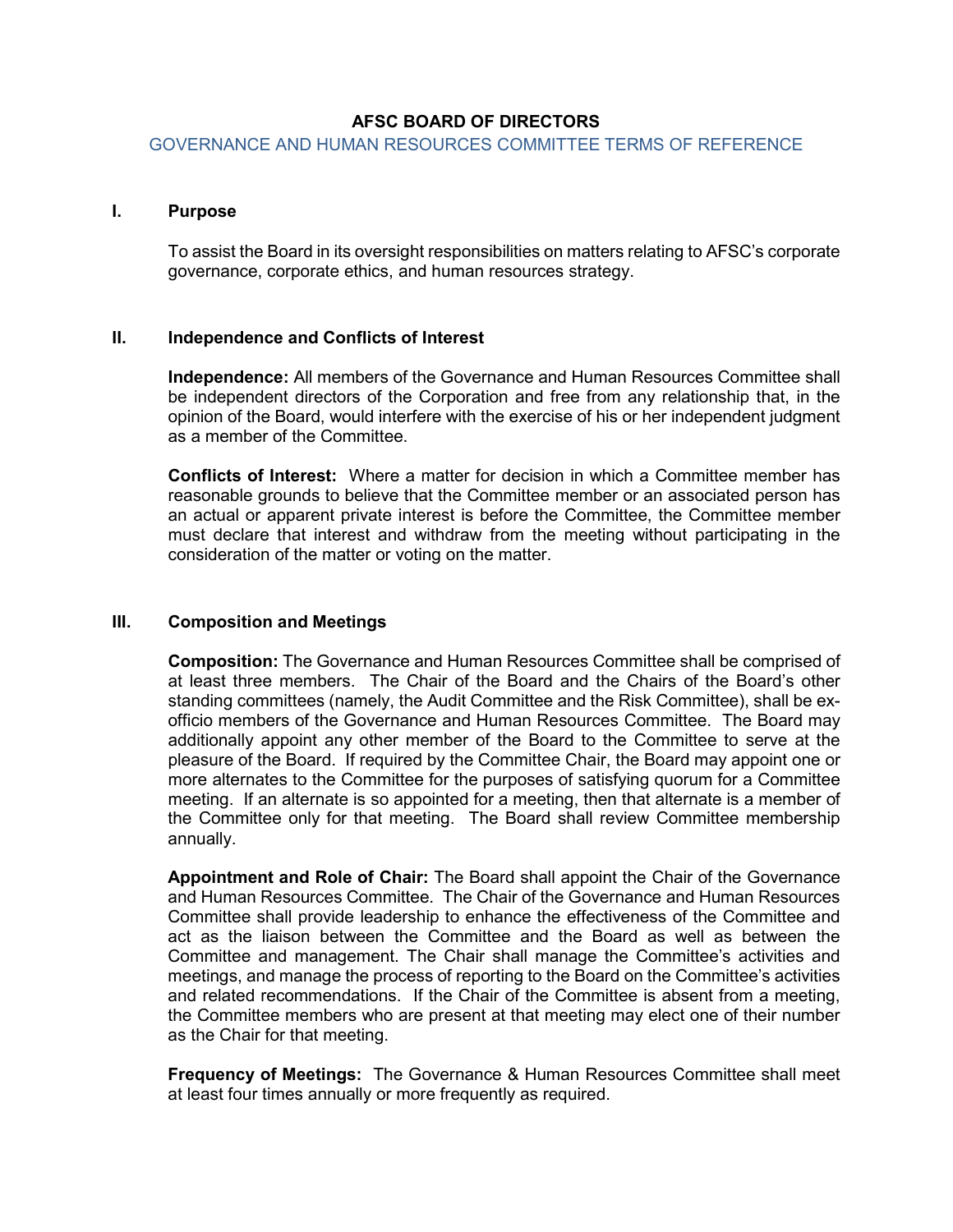**Timing and Venue of Meetings:** The meetings will be convened by the Chair of the Committee. The Committee shall meet sufficiently in advance of the Board meeting to allow adequate time for all Board members to be well informed of the deliberations and recommendations of the Committee for considering the Committee's report at the Board meeting. The meetings may be held by telephone conference call. The Committee may also meet in-camera as required.

**Quorum:** A majority of the committee membership, including the Chair, being present at the meeting constitutes a quorum. The Committee Chair at a meeting will call an alternate to attend at the meeting if a member is required to meet quorum.

**Minutes:** Minutes of all meetings of the Committee shall be maintained and made available to the Board of Directors. The Corporation shall arrange for clerical assistance to record minutes of meetings if requested.

**Voting:** The Chair of the Committee is a voting member of the Committee. The affirmative votes of a majority of the Committee members present at any meeting of the Committee at which a quorum is present are sufficient to pass a motion to bind all Committee members. The Board will resolve a motion if the Committee vote is a tie. The Committee Chair at the meeting in which there is a tie will present the motion for resolution to the Board at the next Board meeting.

# **IV. Responsibilities and Duties**

### **1. Corporate Governance**

Review the structures and effectiveness of AFSC's corporate governance systems.

Review current and emerging corporate governance best practices and recommend changes to the Board to further improve effectiveness in corporate governance.

Annually review the Mandate and Roles Document (MRD) describing the governance relationship between the Minister and the Corporation and recommend changes/ updates to the Board. Ensure that the Corporation reports to the Minister on a timely basis regarding matters covered by the MRD.

Recommend to the Board the establishment and disbanding of Board Committees, as well as any recommended changes with respect to their responsibilities and duties via a review of each Committee's terms of reference.

Ensure an effective and formal evaluation of performance is in place for the Board and its Committees. Review evaluations and assess the performance of the Board and its Committees, address issues arising from evaluations and assessments and make recommendations to the Board on how to deal with the issues.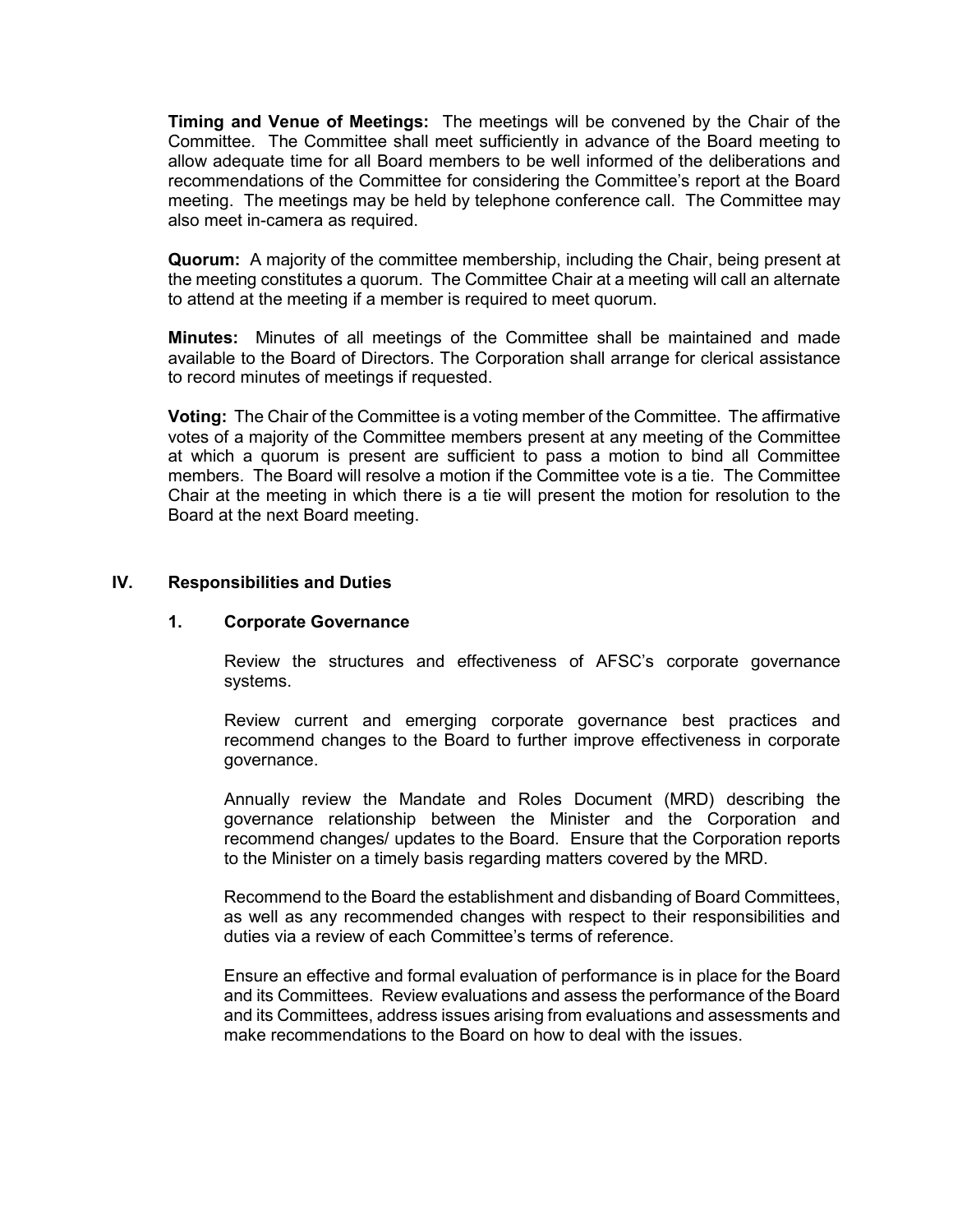Periodically monitor Board capacity in terms of a skills matrix, develop and recommend a succession plan for the Board to minimize organizational risk associated with Board succession.

Recommend to the Board annual meeting plans for the Board and its Committees including frequency and significant business content of the meetings.

Review the communication processes between the Board and stakeholders.

Review and update the Board Governance Handbook periodically.

Review and evaluate the orientation process for new Board members and the training and development plans for all Board members for the purpose of making recommendations to the Board.

### **2. Corporate Ethics**

Annually review and recommend changes to the AFSC Code of Conduct and Ethics.

Review the processes for communicating the expectations of compliance with the Code of Conduct and Ethics to all AFSC personnel.

Oversee the processes for monitoring compliance, and for addressing noncompliance, with the Code of Conduct and Ethics by members of the Board and by AFSC staff.

### **3. Human Resources Strategy**

Provide recommendations to the Board regarding the recruitment, selection, appointment, compensation and termination of the Chief Executive Officer.

Set performance evaluation standards for assessing the corporate and individual performance of the Chief Executive Officer.

Review the job description, succession planning and reporting process for the Chief Executive Officer.

Provide recommendations to the Board regarding general executive succession and development.

Provide recommendations to the Board regarding a philosophy and strategy for enterprise-wide compensation programs.

If required, assist the Board with developing corporate human resources policies for areas such as, but not limited to, talent development, retention and succession planning.